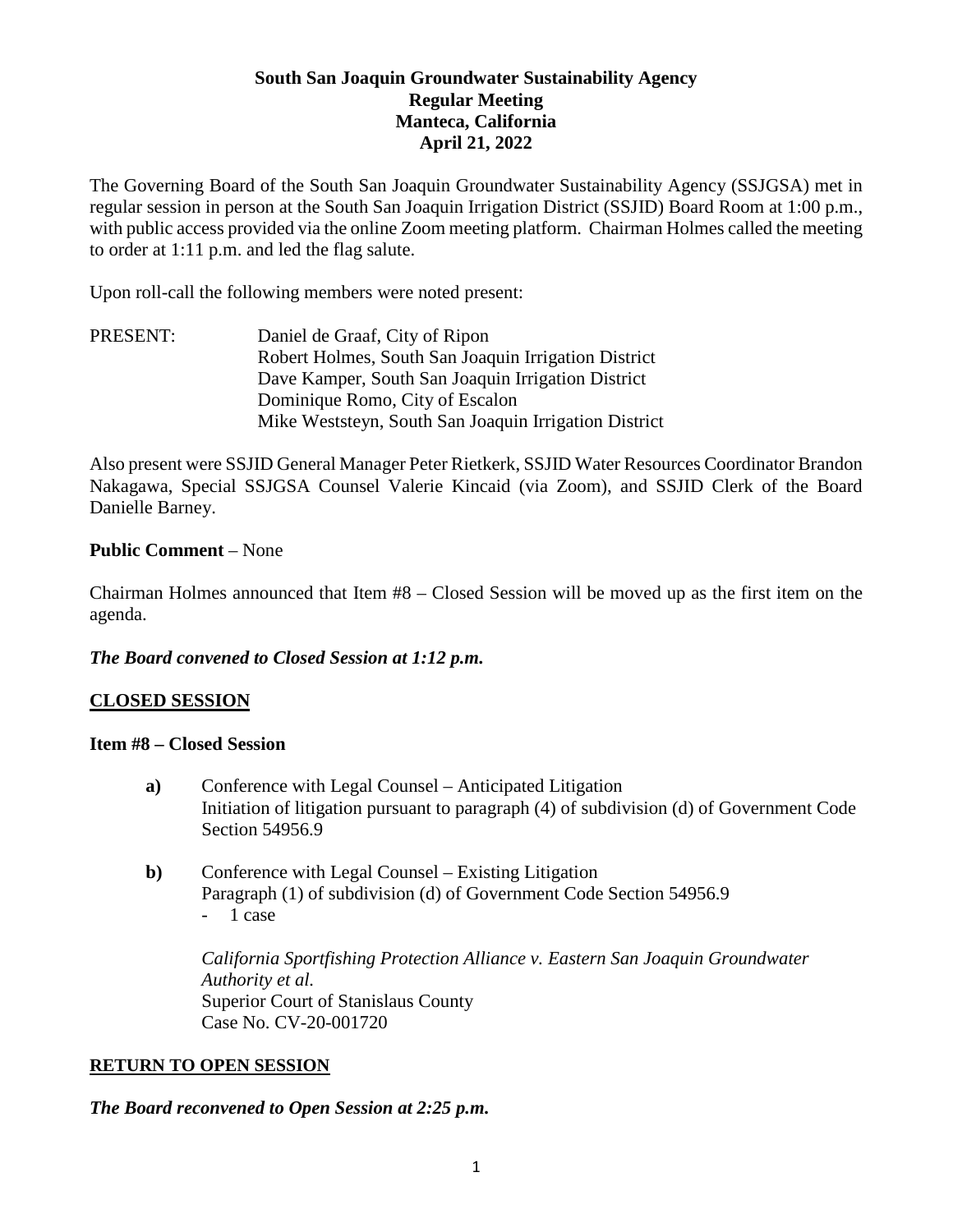Disclosure of reportable actions taken in Closed Session, pursuant to Government Code Section 54957.1: There were no reportable actions taken in closed session.

## **ACTION CALENDAR**

## **Item #1 – Approval of the Meeting Minutes of March 16, 2022**

**MOTION:** A motion was made by Director de Graaf and seconded by Director Kamper to approve the minutes as submitted.

The motion passed 5 to 0 by the following vote:

| AYES:         |             |  | de GRAAF HOLMES KAMPER ROMO WESTSTEYN |
|---------------|-------------|--|---------------------------------------|
| NOES:         | <b>NONE</b> |  |                                       |
| ABSTAIN: NONE |             |  |                                       |
| ABSENT: NONE  |             |  |                                       |

## **Item #2 – Consider Adoption of Resolution 22-04-Y to Implement Teleconferencing Requirements During a Proclaimed State of Emergency**

**MOTION:** A motion was made by Director Kamper and seconded by Director Weststeyn to adopt Resolution 22-04-Y to Implement Teleconferencing Requirements During a Proclaimed State of Emergency.

## **SOUTH SAN JOAQUIN GROUNDWATER SUSTAINABILITY AGENCY RESOLUTION No. 22-04-Y**

# **RESOLUTION TO IMPLEMENT TELECONFERENCING REQUIREMENTS DURING A PROCLAIMED STATE OF EMERGENCY**

**WHEREAS**, the Ralph M. Brown Act requires that all meetings of a legislative body of a local agency be open and public and that any person may attend and participate in such meetings; and

**WHEREAS,** the Brown Act allows for legislative bodies to hold meetings by teleconference, but imposes specific requirements for doing so; and

**WHEREAS**, on March 17, 2020, in order to address the need for public meetings during the present public health emergency, Governor Newsom issued Executive Order No. N-29-20, suspending the Act's teleconferencing requirements; and

**WHEREAS**, on June 11, 2021, Governor Newsom issued Executive Order No. N-8-21, continuing the suspension of the Brown Act's teleconferencing requirements through September 30, 2021; and

**WHEREAS**, these Executive Orders allowed legislative bodies to meet virtually as long as certain notice and accessibility requirements were met; and

**WHEREAS**, the State Legislature amended the Brown Act through Assembly Bill No. 361 (AB 361) on September 16, 2021; and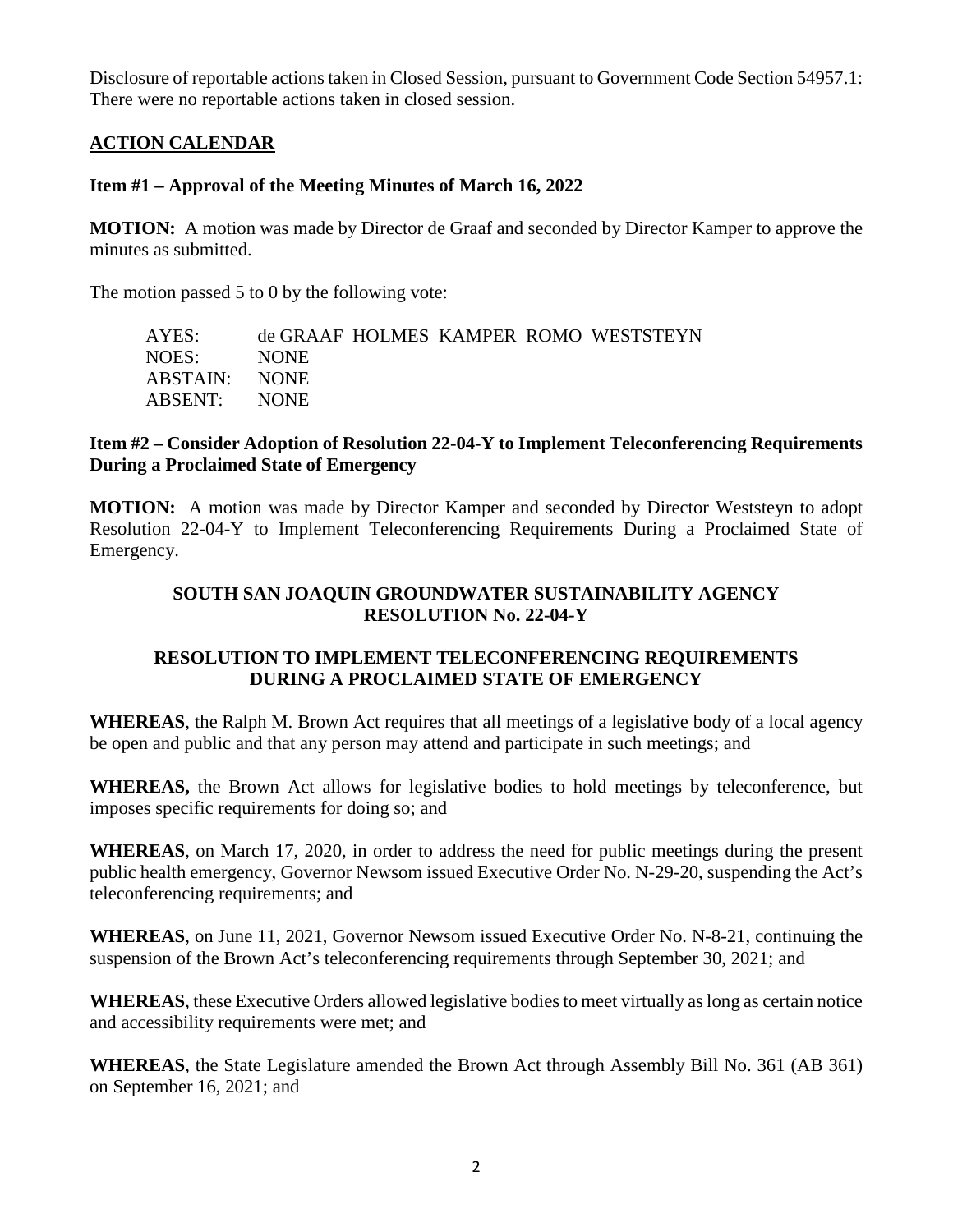**WHEREAS,** AB 361 amended the Brown Act so that a local agency may use teleconferencing without complying with the regular teleconferencing requirements of the Act, where the legislative body holds a meeting during a proclaimed state of emergency and makes certain findings; and

**WHEREAS,** Government Code section 54953 requires that the legislative body make additional findings every 30 days in order to continue such teleconferencing.

**NOW THEREFORE,** the Board of Directors of the South San Joaquin Groundwater Sustainability Agency hereby finds, determines, declares, orders, and resolves as follows:

- 1. That the foregoing recitals are true and correct and incorporates them by this reference.
- 2. The Board of Directors of the South San Joaquin Groundwater Sustainability Agency finds, by a majority vote, the following:
	- a. That there exists a proclaimed state of emergency; and
	- b. State or local officials have imposed or recommended measures to promote social distancing.
- 3. District staff is authorized to take all steps and perform all actions necessary to execute and implement this Resolution in compliance with Government Code section 54953.
- 4. That this Resolution shall take effect **May 20, 2022** and shall remain in effect for thirty (30) days thereafter (until June 19, 2022), provided the conditions set forth in Section 2 remain.
- 5. This Resolution repeals and replaces Resolution 22-03-Y.

**PASSED AND ADOPTED** by the Board of Directors of the South San Joaquin Groundwater Sustainability Agency this  $21<sup>st</sup>$  day of April, 2022, by the following vote:

| AYES:         |       |  | de GRAAF HOLMES KAMPER ROMO WESTSTEYN |
|---------------|-------|--|---------------------------------------|
| NOES:         | NONE. |  |                                       |
| ABSTAIN: NONE |       |  |                                       |
| ABSENT: NONE  |       |  |                                       |

## **Item #3 – Receive Quarterly Presentation of YTD Financials Through March 2022**

Ms. Sarah Bloom, SSJGSA Treasurer and SSJID Interim Finance and Administration Manager, addressed the Board and noted an engagement letter from Brown Armstrong Accountancy Corporation (Brown Armstrong), received on April 20, 2022, to provide audit services to the SSJGSA Joint Powers Authority (JPA) for the years ended December 31, 2021 and 2020. Ms. Bloom stated that she and Chairman Holmes would sign the engagement letter authorizing Brown Armstrong to proceed with the SSJGSA audit. Brown Armstrong was on site conducting the annual audit for the SSJID.

Ms. Bloom distributed a handout titled South San Joaquin Groundwater Sustainability Agency Financial Statements March 31, 2022. She provided detailed descriptions of the balance sheets, bank reconciliation, statement of changes in net position, statements of members' capital, and a summary of the 2022 SSJGSA budget including amendments. Ms. Bloom added that the 2022 budget lists an allocation for staff time for work provided to the SSJGSA by the currently vacant SSJID Finance and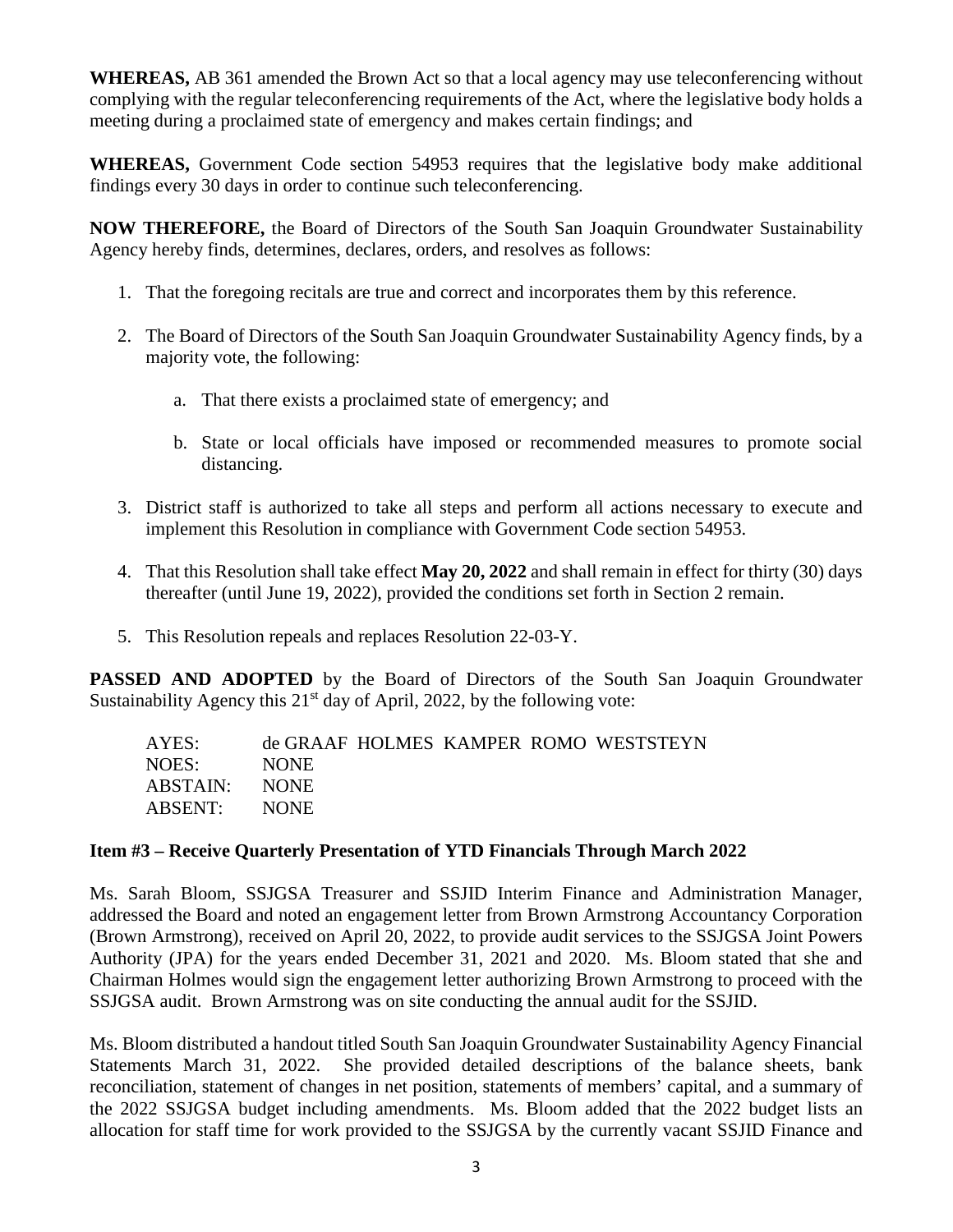Administration Manager's position, and the invoices for  $1<sup>st</sup>$  quarter member contributions had just been mailed.

### **Item #4 – Consider Approval of Amendment to the 2022 Annual SSJGSA Budget for Financial Audit Support Services in the Amount of \$6,000**

Mr. Brandon Nakagawa, SSJGSA Secretary and SSJID Water Resources Coordinator, addressed the Board and explained that a \$6,000 amendment to the 2022 annual SSJGSA budget was for Brown Armstrong to provide audit services for the SSJGSA JPA, for the fiscal years ended December 31, 2021 and 2020. He further explained that the monies will be transferred from funds initially allocated to Technical Consultants and that the total budgeted expenses for the year 2022 would remain the same as originally adopted, \$244,900.

**MOTION:** A motion was made by Director de Graaf and seconded by Director Romo to approve the amendment to the 2022 annual SSJGSA budget for Financial Audit Support Services in the amount of \$6,000.

The motion passed 5 to 0 by the following vote:

| AYES:         |             |  | de GRAAF HOLMES KAMPER ROMO WESTSTEYN |
|---------------|-------------|--|---------------------------------------|
| NOES: -       | <b>NONE</b> |  |                                       |
| ABSTAIN: NONE |             |  |                                       |
| ABSENT: NONE  |             |  |                                       |
|               |             |  |                                       |

### **Item #5 – Discussion on 2022 Drought Conditions**

Mr. Nakagawa provided the Board with a hydrology update per the Department of Water Resources (DWR) Bulletin 120 dated April 19, 2022. He reported projected unimpaired runoff in the Stanislaus River is anticipated to be approximately 550,000 acre-feet (AF) which will be divided 50/50 with Oakdale Irrigation District (OID) and SSJID's share being 275,000 AF, and that SSJID would be able to meet the demands of its agricultural and urban customers via the Nick C. DeGroot Water Treatment Plant (WTP). The projections have also supported a recently approved water transfer to Stockton East Water District (SEWD) totaling 30,000 AF divided 50/50 with OID.

Mr. Nakagawa explained that the SSJGSA will benefit from the water transfer with SEWD because groundwater would have been pumped to meet demands since SEWD is receiving zero from New Melones this year. He emphasized that despite what looks like a surplus of water, remaining vigilant about water usage, including voluntary conservation efforts and managing groundwater supplies conjunctively with surface water, may be the key to getting through another dry year should the drought persist. Any conserved supplies this year would go into the SSJID/OID conservation account in New Melones and would be available to offset potential drought impacts next year.

## **Item #6 – Discussion and Possible Action on Eastern San Joaquin Groundwater Authority Business**

Mr. Nakagawa addressed the Board, noted a calendar matrix of SGMA related meetings from January 19 through April 14, 2022 and detailed discussion and/or action taken at the ESJGWA Technical Advisory Committee (TAC), the SGMA Ad-Hoc, the ESJGWA Board, and ESJGWA TAC/Legal meetings listed.